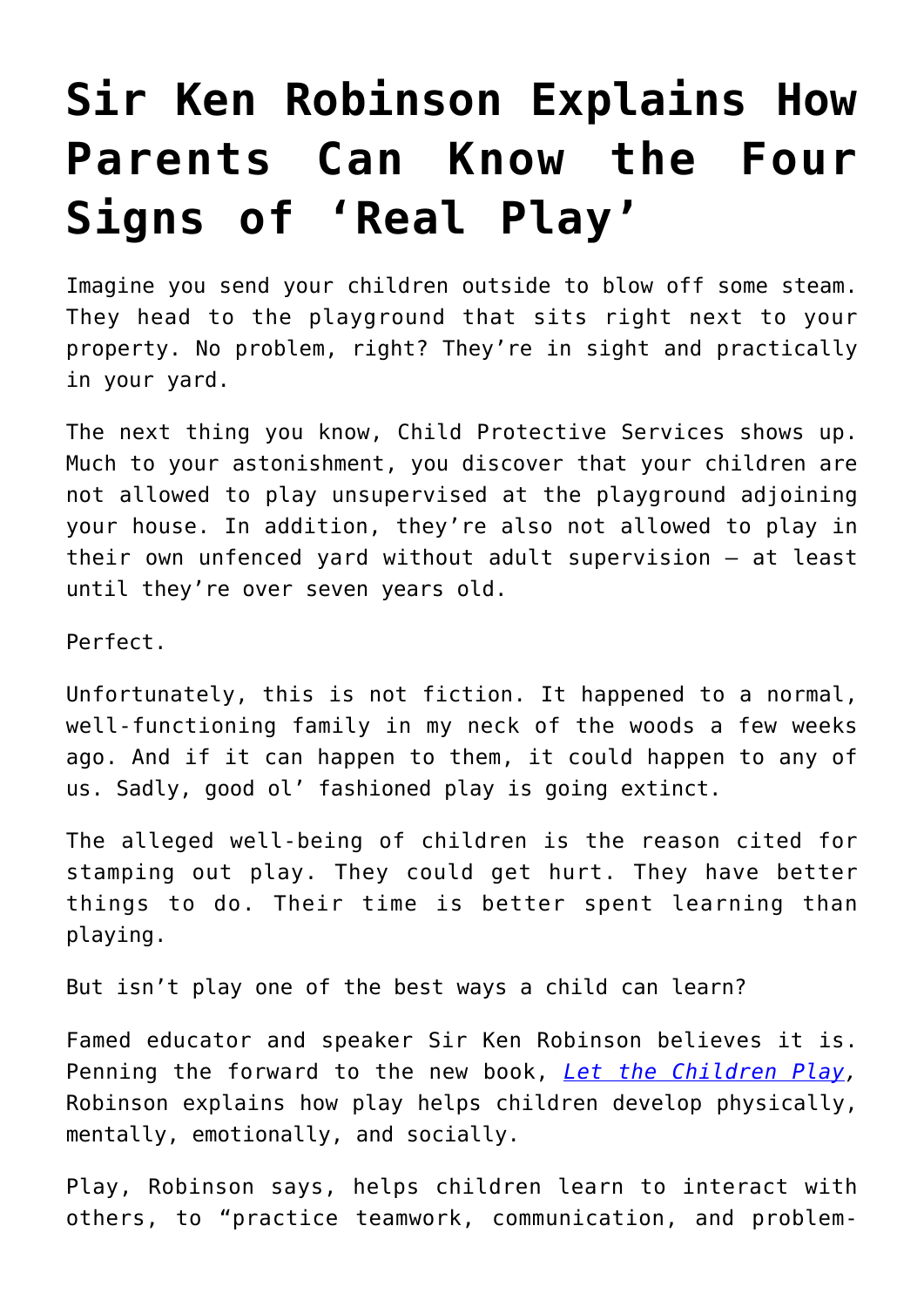solving." Children also learn to express their emotions properly and think outside the box when confronting various situations through play.

But will these growth opportunities go by the wayside as society becomes more cautious and bubble-wrapped? How can we ensure that children have the opportunity for "real play," not just structured physical activity?

Robinson provides four criteria that parents can use to measure "real play":

*Real play is not a particular activity: it is a state of mind, in which all sorts of activities are done, such as playing with sand and water, painting, skipping, climbing, chasing, role play, juggling, and hiding games. It involves all the senses and being physically active. These are some of the common characteristics of real play:*

- *It is self-initiated and self-motivated: Real play is freely chosen. If children are forced to play, they may not feel in a state of play at all.*
- *It is creative: Children engage in make-believe that bends reality to accommodate their interests and imagination.*
- *It is active: Real play engages children physically as well as mentally.*
- *It has negotiated rules: The rules of play come from the child, including entry to and from the game and what counts as acceptable behavior within it.*

Parents are smart and want what is best for their children. As such, they can easily see that Robinson's recommendations are common sense. The question is, will the state and others outside the family realize this? Or will they decide to interfere and tell families how, where, and when their